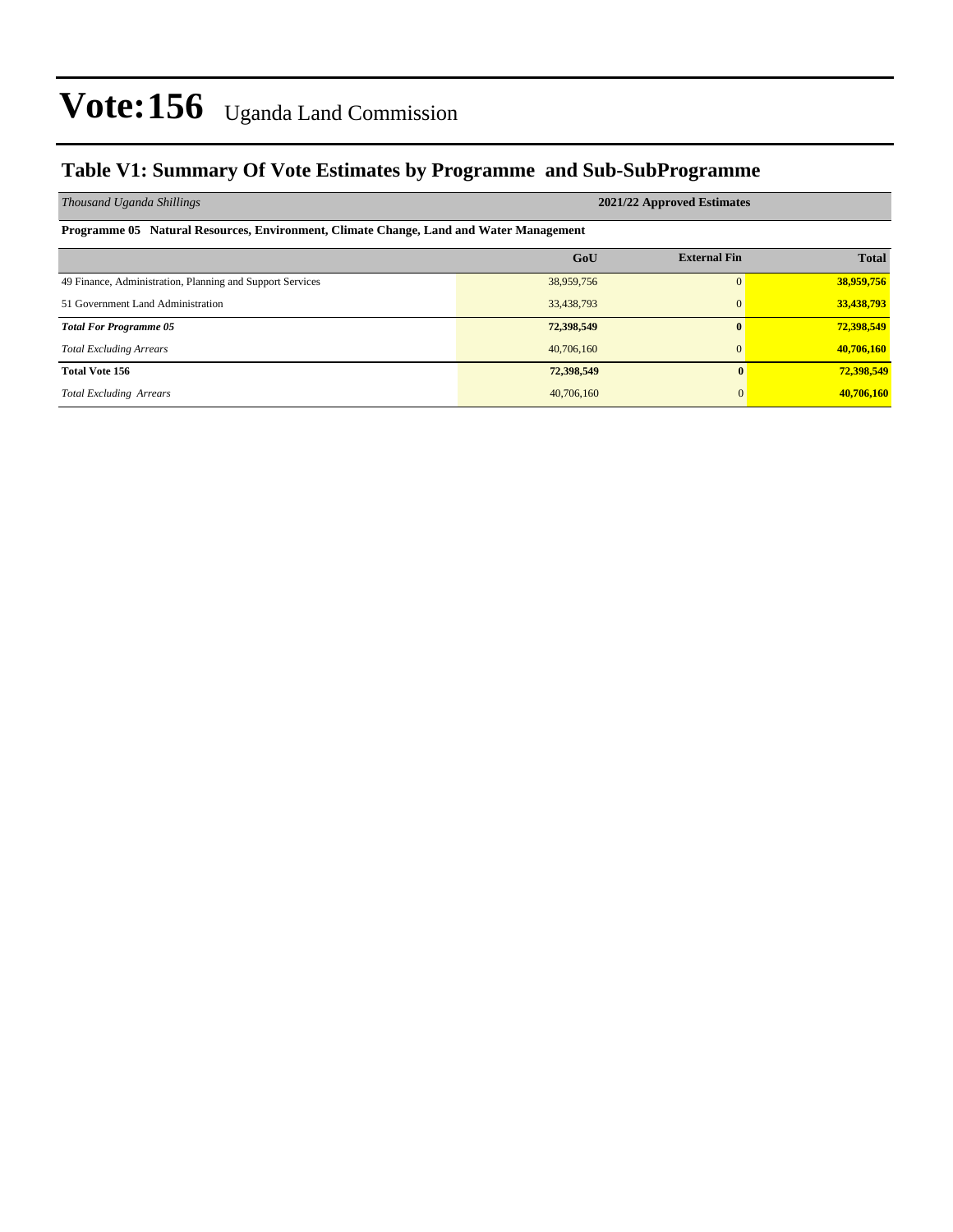### **Table V2: Summary Of Vote Estimates by Sub-SubProgramme,Department and Project**

| Thousand Uganda Shillings                                                  |                  | 2020/21 Approved Budget | 2021/22 Approved Estimates |              |                  |                               |              |
|----------------------------------------------------------------------------|------------------|-------------------------|----------------------------|--------------|------------------|-------------------------------|--------------|
| Sub-SubProgramme 49 Finance, Administration, Planning and Support Services |                  |                         |                            |              |                  |                               |              |
| <b>Recurrent Budget Estimates</b>                                          | <b>Wage</b>      | <b>Non-Wage</b>         | <b>AIA</b>                 | <b>Total</b> | <b>Wage</b>      | Non-Wage                      | <b>Total</b> |
| 03 Finance and Administration                                              | $\mathbf{0}$     | 15,000                  | $\boldsymbol{0}$           | 15,000       | $\mathbf{0}$     | 15,000                        | 15,000       |
| 04 Planning and Quality Assurance                                          | $\theta$         | 46,036                  | $\mathbf{0}$               | 46,036       | $\overline{0}$   | 105,000                       | 105,000      |
| 05 Internal Audit                                                          | $\mathbf{0}$     | 25,000                  | 0                          | 25,000       | $\boldsymbol{0}$ | 30,000                        | 30,000       |
| <b>Total Recurrent Budget Estimates for Sub-</b><br><b>SubProgramme</b>    | $\bf{0}$         | 86,036                  | $\bf{0}$                   | 86,036       | $\bf{0}$         | 150,000                       | 150,000      |
| <b>Development Budget Estimates</b>                                        | <b>GoU Dev't</b> | <b>External Fin</b>     | <b>AIA</b>                 | <b>Total</b> |                  | <b>GoU Dev't External Fin</b> | <b>Total</b> |
| 1633 Retooling of Uganda Land Commission                                   | 39,315,398       | $\mathbf{0}$            | $\boldsymbol{0}$           | 39,315,398   | 38,809,756       | $\overline{0}$                | 38,809,756   |
| <b>Total Development Budget Estimates for Sub-</b><br><b>SubProgramme</b>  | 39,315,398       | $\bf{0}$                | $\bf{0}$                   | 39,315,398   | 38,809,756       | $\mathbf{0}$                  | 38,809,756   |
|                                                                            | G <sub>0</sub> U | <b>External Fin</b>     | <b>AIA</b>                 | <b>Total</b> | GoU              | <b>External Fin</b>           | <b>Total</b> |
| <b>Total For Sub-SubProgramme 49</b>                                       | 39,401,434       | $\bf{0}$                | $\bf{0}$                   | 39,401,434   | 38,959,756       | $\bf{0}$                      | 38,959,756   |
| <b>Total Excluding Arrears</b>                                             | 39,401,434       | $\overline{0}$          | $\overline{0}$             | 39,401,434   | 38,959,756       | $\overline{0}$                | 38,959,756   |
| Sub-SubProgramme 51 Government Land Administration                         |                  |                         |                            |              |                  |                               |              |
| <b>Recurrent Budget Estimates</b>                                          | <b>Wage</b>      | Non-Wage                | <b>AIA</b>                 | <b>Total</b> | <b>Wage</b>      | Non-Wage                      | <b>Total</b> |
| 01 Headquarters                                                            | 613,638          | 1,966,521               | $\overline{0}$             | 2,580,159    | 897,670          | 1,799,650                     | 2,697,320    |
| 02 Government Land Management                                              | $\boldsymbol{0}$ | 11,619,037              | $\overline{0}$             | 11,619,037   | $\mathbf{0}$     | 30,741,474                    | 30,741,474   |
| <b>Total Recurrent Budget Estimates for Sub-</b><br><b>SubProgramme</b>    | 613,638          | 13,585,558              | $\bf{0}$                   | 14,199,196   | 897,670          | 32,541,124                    | 33,438,793   |
|                                                                            | GoU              | <b>External Fin</b>     | <b>AIA</b>                 | <b>Total</b> | GoU              | <b>External Fin</b>           | <b>Total</b> |
| <b>Total For Sub-SubProgramme 51</b>                                       | 14,199,196       | $\bf{0}$                | 0                          | 14,199,196   | 33,438,793       | $\bf{0}$                      | 33,438,793   |
| <b>Total Excluding Arrears</b>                                             | 1,098,638        | $\mathbf{0}$            | 0                          | 1,098,638    | 1,746,404        | $\mathbf{0}$                  | 1,746,404    |
| <b>Total Vote 156</b>                                                      | 53,600,630       | $\bf{0}$                | $\bf{0}$                   | 53,600,630   | 72,398,549       | $\bf{0}$                      | 72,398,549   |
| <b>Total Excluding Arrears</b>                                             | 40,500,072       | 0                       | $\mathbf{0}$               | 40,500,072   | 40,706,160       | $\overline{0}$                | 40,706,160   |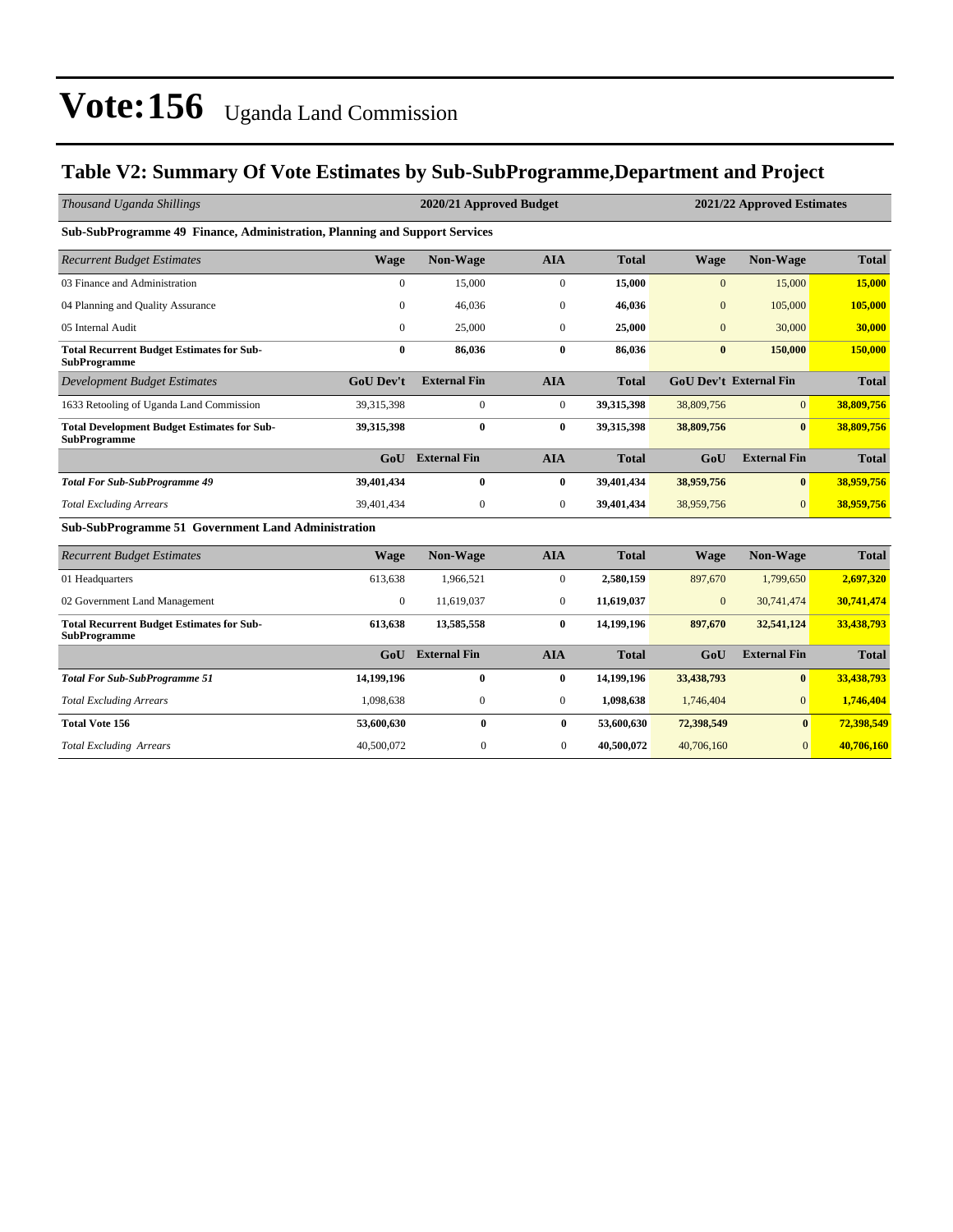### **Table V3: Summary Vote Estimates by Item**

| Thousand Uganda Shillings                                     |            |                     | 2020/21 Approved Budget<br>2021/22 Approved Estimates |              |            |                     |              |
|---------------------------------------------------------------|------------|---------------------|-------------------------------------------------------|--------------|------------|---------------------|--------------|
|                                                               | GoU        | <b>External Fin</b> | <b>AIA</b>                                            | <b>Total</b> | GoU        | <b>External Fin</b> | <b>Total</b> |
| <b>Employees, Goods and Services (Outputs Provided)</b>       | 18,851,514 | $\bf{0}$            | $\bf{0}$                                              | 18,851,514   | 14,079,264 | $\bf{0}$            | 14,079,264   |
| 211101 General Staff Salaries                                 | 563,638    | $\bf{0}$            | $\bf{0}$                                              | 563,638      | 847,670    | $\bf{0}$            | 847,670      |
| 211102 Contract Staff Salaries                                | 50,000     | $\bf{0}$            | $\bf{0}$                                              | 50,000       | 50,000     | $\bf{0}$            | 50,000       |
| 211103 Allowances (Inc. Casuals, Temporary)                   | 2,006,202  | $\bf{0}$            | $\bf{0}$                                              | 2,006,202    | 2,503,980  | $\bf{0}$            | 2,503,980    |
| 211104 Statutory salaries                                     | 552,960    | $\bf{0}$            | $\bf{0}$                                              | 552,960      | 552,960    | $\bf{0}$            | 552,960      |
| 212101 Social Security Contributions                          | 5,000      | $\bf{0}$            | $\bf{0}$                                              | 5,000        | 5,000      | $\bf{0}$            | 5,000        |
| 212102 Pension for General Civil Service                      | 125,094    | $\bf{0}$            | $\bf{0}$                                              | 125,094      | 127,808    | $\bf{0}$            | 127,808      |
| 213001 Medical expenses (To employees)                        | 18,800     | $\bf{0}$            | $\bf{0}$                                              | 18,800       | 64,420     | $\bf{0}$            | 64,420       |
| 213002 Incapacity, death benefits and funeral expenses        | 4,000      | $\bf{0}$            | $\bf{0}$                                              | 4,000        | 4,000      | $\bf{0}$            | 4,000        |
| 213004 Gratuity Expenses                                      | 60,146     | $\bf{0}$            | $\bf{0}$                                              | 60,146       | 263,520    | $\bf{0}$            | 263,520      |
| 221001 Advertising and Public Relations                       | 43,000     | $\bf{0}$            | $\bf{0}$                                              | 43,000       | 44,000     | $\bf{0}$            | 44,000       |
| 221002 Workshops and Seminars                                 | 1,530,000  | $\bf{0}$            | $\bf{0}$                                              | 1,530,000    | 1,730,000  | $\bf{0}$            | 1,730,000    |
| 221003 Staff Training                                         | 420,000    | $\bf{0}$            | $\bf{0}$                                              | 420,000      | 390,000    | $\bf{0}$            | 390,000      |
| 221007 Books, Periodicals & Newspapers                        | 9,000      | $\bf{0}$            | $\bf{0}$                                              | 9,000        | 9,000      | $\bf{0}$            | 9,000        |
| 221008 Computer supplies and Information Technology<br>(TT)   | 32,400     | $\bf{0}$            | $\bf{0}$                                              | 32,400       | 229,400    | $\bf{0}$            | 229,400      |
| 221009 Welfare and Entertainment                              | 213,960    | 0                   | $\bf{0}$                                              | 213,960      | 238,000    | $\bf{0}$            | 238,000      |
| 221011 Printing, Stationery, Photocopying and Binding         | 318,086    | $\bf{0}$            | $\bf{0}$                                              | 318,086      | 350,500    | $\bf{0}$            | 350,500      |
| 221012 Small Office Equipment                                 | 8,000      | $\bf{0}$            | $\bf{0}$                                              | 8,000        | 8,000      | $\bf{0}$            | 8,000        |
| 221016 IFMS Recurrent costs                                   | 20,000     | $\bf{0}$            | $\bf{0}$                                              | 20,000       | 20,000     | $\bf{0}$            | 20,000       |
| 221017 Subscriptions                                          | 30,000     | $\bf{0}$            | $\bf{0}$                                              | 30,000       | 30,000     | $\bf{0}$            | 30,000       |
| 221020 IPPS Recurrent Costs                                   | 25,000     | 0                   | $\bf{0}$                                              | 25,000       | 25,000     | $\bf{0}$            | 25,000       |
| 222001 Telecommunications                                     | 50,000     | $\bf{0}$            | $\bf{0}$                                              | 50,000       | 50,000     | $\bf{0}$            | 50,000       |
| 222002 Postage and Courier                                    | 6,000      | $\bf{0}$            | $\bf{0}$                                              | 6,000        | 6,000      | $\bf{0}$            | 6,000        |
| 222003 Information and communications technology<br>(ICT)     | 263,000    | $\bf{0}$            | $\bf{0}$                                              | 263,000      | 63,000     | $\bf{0}$            | 63,000       |
| 223001 Property Expenses                                      | 10,170,000 | $\bf{0}$            | $\bf{0}$                                              | 10,170,000   | 3,620,000  | $\bf{0}$            | 3,620,000    |
| 223003 Rent - (Produced Assets) to private entities           | 774,000    | $\bf{0}$            | $\bf{0}$                                              | 774,000      | 774,000    | $\bf{0}$            | 774,000      |
| 223004 Guard and Security services                            | 20,000     | 0                   | $\bf{0}$                                              | 20,000       | 50,522     | $\bf{0}$            | 50,522       |
| 223005 Electricity                                            | 30,000     | $\bf{0}$            | $\bf{0}$                                              | 30,000       | 27,000     | $\bf{0}$            | 27,000       |
| 224004 Cleaning and Sanitation                                | 35,000     | 0                   | $\bf{0}$                                              | 35,000       | 34,400     | $\bf{0}$            | 34,400       |
| 224005 Uniforms, Beddings and Protective Gear                 | 60,000     | 0                   | $\bf{0}$                                              | 60,000       | 110,000    | $\bf{0}$            | 110,000      |
| 225001 Consultancy Services- Short term                       | 24,000     | $\bf{0}$            | $\boldsymbol{0}$                                      | 24,000       | 48,000     | $\bf{0}$            | 48,000       |
| 227001 Travel inland                                          | 533,448    | 0                   | $\bf{0}$                                              | 533,448      | 603,085    | $\bf{0}$            | 603,085      |
| 227004 Fuel, Lubricants and Oils                              | 462,380    | $\bf{0}$            | $\bf{0}$                                              | 462,380      | 502,000    | $\bf{0}$            | 502,000      |
| 228002 Maintenance - Vehicles                                 | 336,000    | 0                   | $\bf{0}$                                              | 336,000      | 318,000    | $\bf{0}$            | 318,000      |
| 228004 Maintenance – Other                                    | 20,000     | 0                   | $\bf{0}$                                              | 20,000       | 20,000     | $\bf{0}$            | 20,000       |
| 273101 Medical expenses (To general Public)                   | 2,400      | $\bf{0}$            | $\bf{0}$                                              | 2,400        | $\pmb{0}$  | $\bf{0}$            | $\bf{0}$     |
| 282102 Fines and Penalties/ Court wards                       | 30,000     | $\bf{0}$            | $\bf{0}$                                              | 30,000       | 360,000    | $\bf{0}$            | 360,000      |
| <b>Investment</b> (Capital Purchases)                         | 21,648,558 | $\pmb{0}$           | $\boldsymbol{0}$                                      | 21,648,558   | 26,626,896 | $\bf{0}$            | 26,626,896   |
| 281504 Monitoring, Supervision & Appraisal of Capital<br>work | 200,713    | $\boldsymbol{0}$    | $\bf{0}$                                              | 200,713      | 300,000    | $\bf{0}$            | 300,000      |
| 311101 Land                                                   | 19,647,845 | $\pmb{0}$           | $\bf{0}$                                              | 19,647,845   | 24,656,896 | $\bf{0}$            | 24,656,896   |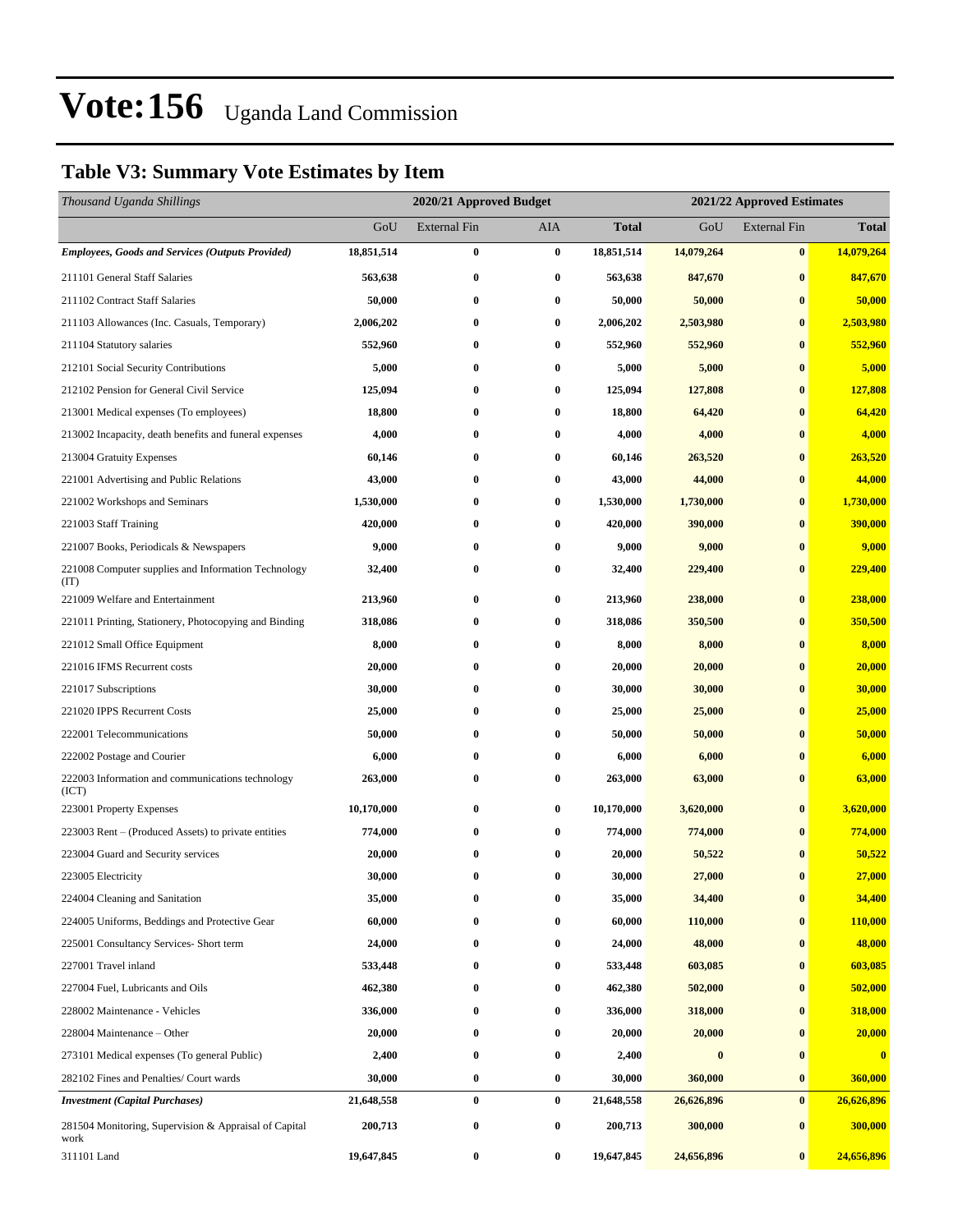| 312201 Transport Equipment          | 700.000    | $\bf{0}$     | $\mathbf{0}$ | 700,000    | 920,000    | $\bf{0}$     | 920,000    |
|-------------------------------------|------------|--------------|--------------|------------|------------|--------------|------------|
| 312202 Machinery and Equipment      | 700.000    | $\bf{0}$     | $\mathbf{0}$ | 700,000    | 500,000    | $\mathbf{0}$ | 500,000    |
| 312203 Furniture & Fixtures         | 200,000    | $\bf{0}$     | $\mathbf{0}$ | 200,000    | 150,000    | $\bf{0}$     | 150,000    |
| 312213 ICT Equipment                | 200,000    | $\bf{0}$     | $\mathbf{0}$ | 200,000    | 100,000    | $\bf{0}$     | 100,000    |
| <b>Arrears</b>                      | 13,100,558 | $\bf{0}$     | $\mathbf{0}$ | 13,100,558 | 31,692,389 | $\bf{0}$     | 31,692,389 |
| 321605 Domestic arrears (Budgeting) | 13,100,558 | $\bf{0}$     | $\bf{0}$     | 13.100.558 | 31,692,389 | $\bf{0}$     | 31,692,389 |
| <b>Grand Total Vote 156</b>         | 53,600,630 | $\bf{0}$     | $\bf{0}$     | 53,600,630 | 72,398,549 | $\bf{0}$     | 72,398,549 |
| <b>Total Excluding Arrears</b>      | 40,500,072 | $\mathbf{0}$ | $\mathbf{0}$ | 40.500.072 | 40,706,160 | $\Omega$     | 40,706,160 |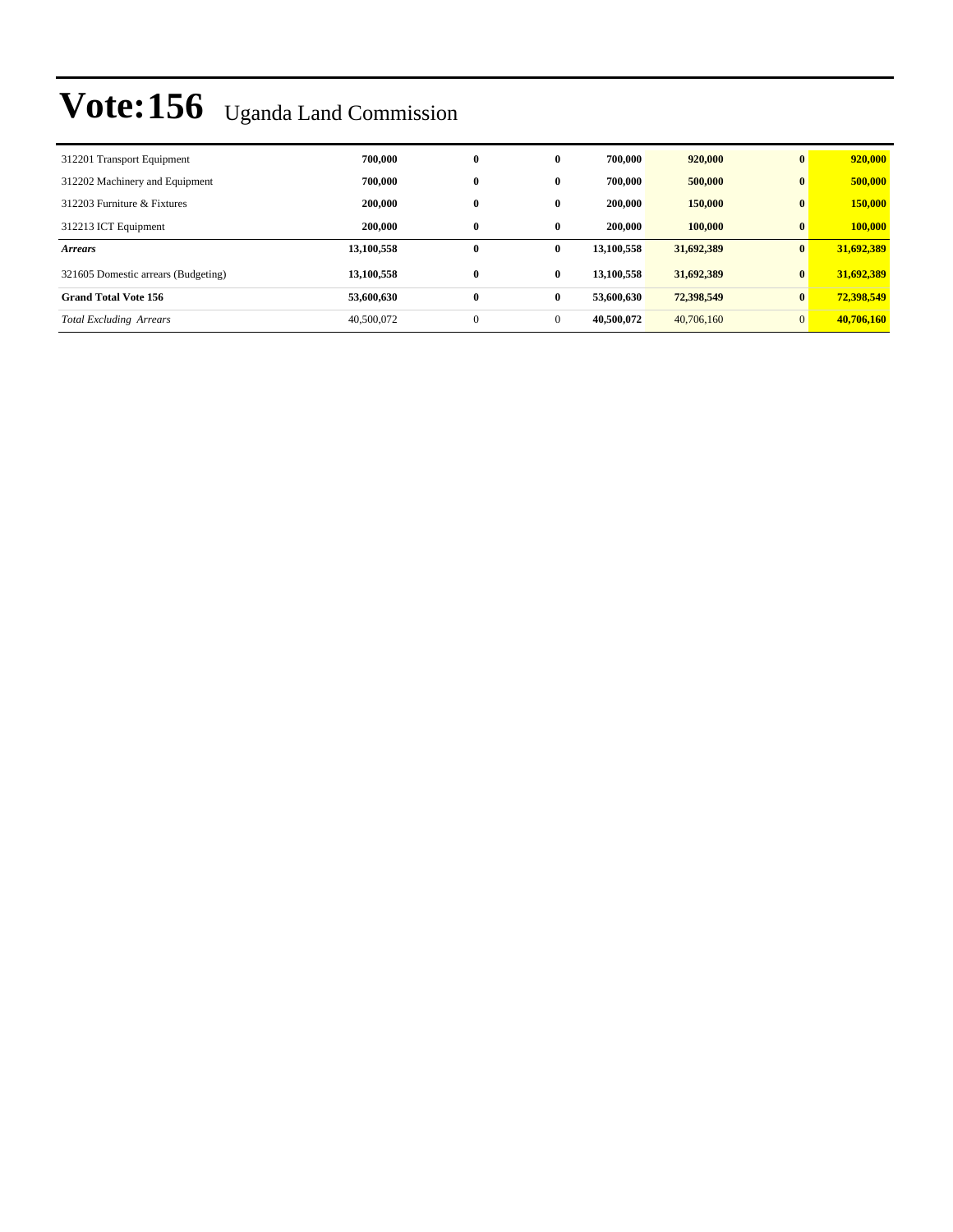### **Table V4: Detailed Estimates by Sub-SubProgramme, Department,Project and Budget Output and Item**

#### *Sub-SubProgrammme 49 Finance, Administration, Planning and Support Services*

*Recurrent Budget Estimates*

#### **Department 03 Finance and Administration**

| Thousand Uganda Shillings                                     |              | 2020/21 Approved Budget |              | 2021/22 Approved Estimates |                       |          |              |
|---------------------------------------------------------------|--------------|-------------------------|--------------|----------------------------|-----------------------|----------|--------------|
| <b>Outputs Provided</b>                                       | Wage         | Non Wage                | <b>AIA</b>   | <b>Total</b>               | Wage                  | Non Wage | <b>Total</b> |
| <b>Budget Output 024902 Procurement and Disposal Services</b> |              |                         |              |                            |                       |          |              |
| 211103 Allowances (Inc. Casuals, Temporary)                   | $\Omega$     | 15,000                  | $\mathbf{0}$ | 15,000                     | $\mathbf{0}$          | 15,000   | 15,000       |
| <b>Total Cost of Budget Output 02</b>                         | 0            | 15,000                  | 0            | 15,000                     | $\boldsymbol{\theta}$ | 15,000   | 15,000       |
| <b>Total Cost Of Outputs Provided</b>                         | $\bf{0}$     | 15,000                  | $\bf{0}$     | 15,000                     | $\bf{0}$              | 15,000   | 15,000       |
| <b>Total Cost for Department 03</b>                           | 0            | 15,000                  | $\mathbf{0}$ | 15,000                     | $\bf{0}$              | 15,000   | 15,000       |
| <b>Total Excluding Arrears</b>                                | $\mathbf{0}$ | 15,000                  | $\mathbf{0}$ | 15,000                     | $\mathbf{0}$          | 15,000   | 15,000       |

#### **Department 04 Planning and Quality Assurance**

| Thousand Uganda Shillings                                            |                | 2020/21 Approved Budget |              |              |                       | 2021/22 Approved Estimates |              |  |  |
|----------------------------------------------------------------------|----------------|-------------------------|--------------|--------------|-----------------------|----------------------------|--------------|--|--|
| <b>Outputs Provided</b>                                              | Wage           | Non Wage                | AIA          | <b>Total</b> | Wage                  | Non Wage                   | <b>Total</b> |  |  |
| <b>Budget Output 024904 Policy, Planning and Monitoring Services</b> |                |                         |              |              |                       |                            |              |  |  |
| 211103 Allowances (Inc. Casuals, Temporary)                          | $\mathbf{0}$   | 46,036                  | $\mathbf{0}$ | 46,036       | $\mathbf{0}$          | 55,000                     | 55,000       |  |  |
| 221002 Workshops and Seminars                                        | $\overline{0}$ | $\mathbf{0}$            | $\mathbf{0}$ | $\bf{0}$     | $\mathbf{0}$          | 50,000                     | 50,000       |  |  |
| <b>Total Cost of Budget Output 04</b>                                | 0              | 46,036                  | 0            | 46,036       | $\boldsymbol{\theta}$ | 105,000                    | 105,000      |  |  |
| <b>Total Cost Of Outputs Provided</b>                                | $\bf{0}$       | 46,036                  | $\bf{0}$     | 46.036       | $\bf{0}$              | 105,000                    | 105,000      |  |  |
| <b>Total Cost for Department 04</b>                                  | $\bf{0}$       | 46,036                  | $\mathbf{0}$ | 46,036       | $\bf{0}$              | 105,000                    | 105,000      |  |  |
| <b>Total Excluding Arrears</b>                                       | $\mathbf{0}$   | 46,036                  | $\mathbf{0}$ | 46.036       | $\mathbf{0}$          | 105,000                    | 105,000      |  |  |

#### **Department 05 Internal Audit**

| Thousand Uganda Shillings                           | 2020/21 Approved Budget |          |              |              | 2021/22 Approved Estimates |          |              |
|-----------------------------------------------------|-------------------------|----------|--------------|--------------|----------------------------|----------|--------------|
| <b>Outputs Provided</b>                             | Wage                    | Non Wage | <b>AIA</b>   | <b>Total</b> | Wage                       | Non Wage | <b>Total</b> |
| <b>Budget Output 024903 Internal Audit Services</b> |                         |          |              |              |                            |          |              |
| 211103 Allowances (Inc. Casuals, Temporary)         | $\mathbf{0}$            | 25,000   | $\mathbf{0}$ | 25,000       | $\mathbf{0}$               | 30,000   | 30,000       |
| <b>Total Cost of Budget Output 03</b>               | 0                       | 25,000   | 0            | 25,000       | $\boldsymbol{\theta}$      | 30,000   | 30,000       |
| <b>Total Cost Of Outputs Provided</b>               | $\bf{0}$                | 25,000   | $\bf{0}$     | 25,000       | $\bf{0}$                   | 30,000   | 30,000       |
| <b>Total Cost for Department 05</b>                 | $\bf{0}$                | 25,000   | $\bf{0}$     | 25,000       | $\bf{0}$                   | 30,000   | 30,000       |
| <b>Total Excluding Arrears</b>                      | $\mathbf{0}$            | 25,000   | $\mathbf{0}$ | 25,000       | $\mathbf{0}$               | 30,000   | 30,000       |
|                                                     |                         |          |              |              |                            |          |              |

*Development Budget Estimates*

#### **Project 1633 Retooling of Uganda Land Commission**

| Thousand Uganda Shillings                           |                        | 2020/21 Approved Budget |          |          | 2021/22 Draft Estimates |                |              |  |
|-----------------------------------------------------|------------------------|-------------------------|----------|----------|-------------------------|----------------|--------------|--|
| <b>Outputs Provided</b>                             | GoU Dev't External Fin |                         | AIA      | Total    | GoU Dev't External Fin  |                | <b>Total</b> |  |
| <b>Budget Output 024901 Top Management Services</b> |                        |                         |          |          |                         |                |              |  |
| 211103 Allowances (Inc. Casuals, Temporary)         | 575.820                | 0                       | $\Omega$ | 575,820  | 575,820                 | $\overline{0}$ | 575,820      |  |
| 211104 Statutory salaries                           | 552,960                | $\Omega$                | $\Omega$ | 552,960  | 552,960                 | $\overline{0}$ | 552,960      |  |
| 213001 Medical expenses (To employees)              | $\Omega$               | $\Omega$                | $\Omega$ | $\bf{0}$ | 2.400                   | $\overline{0}$ | 2,400        |  |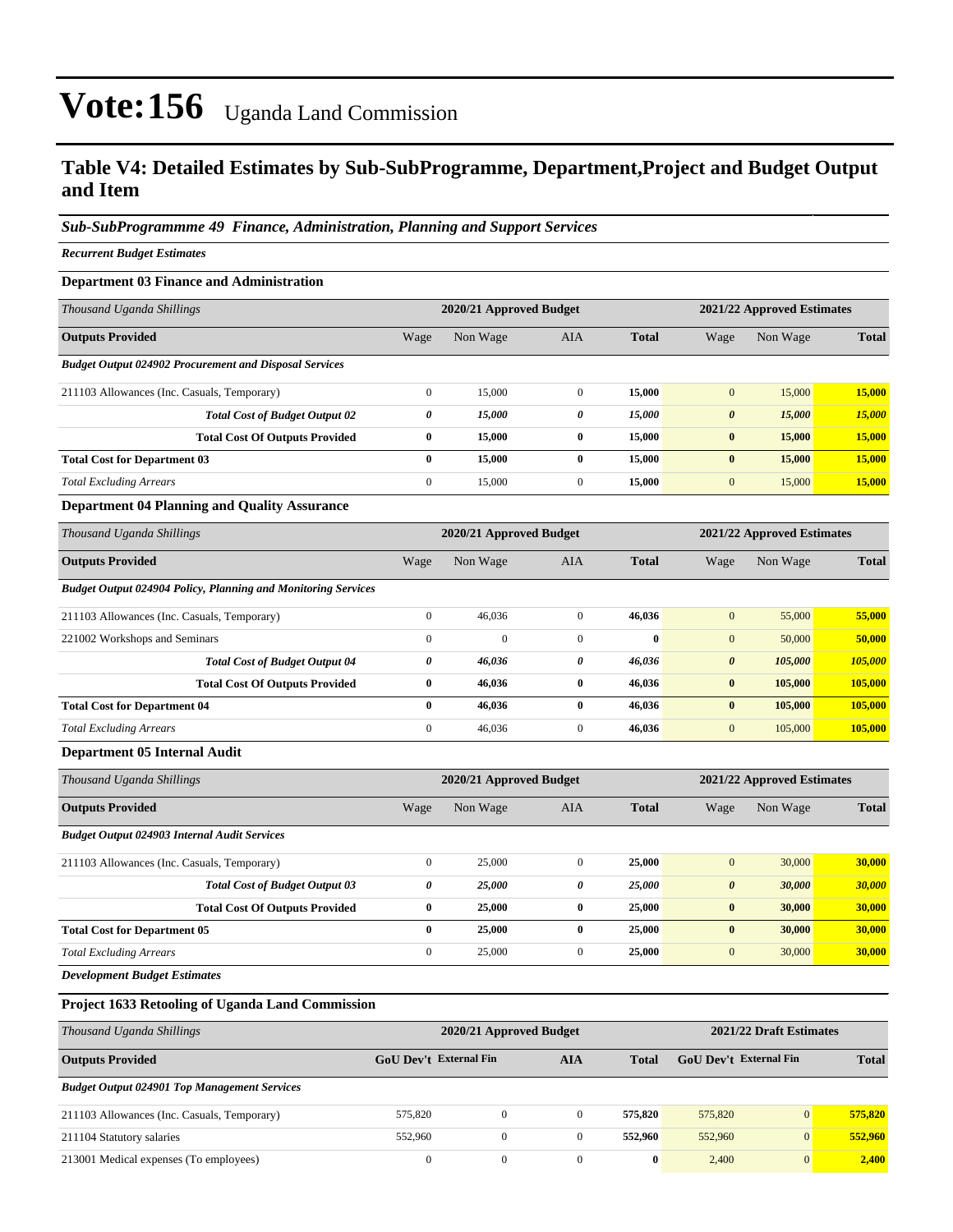| 221001 Advertising and Public Relations                              | 11,000       | $\boldsymbol{0}$ | $\boldsymbol{0}$ | 11,000    | 11,000           | $\mathbf{0}$          | 11,000                  |
|----------------------------------------------------------------------|--------------|------------------|------------------|-----------|------------------|-----------------------|-------------------------|
| 221002 Workshops and Seminars                                        | $\mathbf{0}$ | $\boldsymbol{0}$ | $\boldsymbol{0}$ | $\bf{0}$  | 220,000          | $\mathbf{0}$          | 220,000                 |
| 221008 Computer supplies and Information Technology (IT)             | 14,400       | $\boldsymbol{0}$ | $\boldsymbol{0}$ | 14,400    | 14,400           | $\boldsymbol{0}$      | 14,400                  |
| 221009 Welfare and Entertainment                                     | 12,000       | $\boldsymbol{0}$ | $\boldsymbol{0}$ | 12,000    | 24,000           | $\mathbf{0}$          | 24,000                  |
| 221011 Printing, Stationery, Photocopying and Binding                | 4,000        | $\boldsymbol{0}$ | $\boldsymbol{0}$ | 4,000     | 4,000            | $\mathbf{0}$          | 4,000                   |
| 222001 Telecommunications                                            | 10,000       | $\boldsymbol{0}$ | $\boldsymbol{0}$ | 10,000    | 10,000           | $\boldsymbol{0}$      | 10,000                  |
| 222002 Postage and Courier                                           | 4,000        | $\boldsymbol{0}$ | $\boldsymbol{0}$ | 4,000     | 4,000            | $\mathbf{0}$          | 4,000                   |
| 222003 Information and communications technology (ICT)               | 200,000      | $\boldsymbol{0}$ | $\boldsymbol{0}$ | 200,000   | $\boldsymbol{0}$ | $\boldsymbol{0}$      | $\bf{0}$                |
| 227001 Travel inland                                                 | 53,600       | $\boldsymbol{0}$ | $\boldsymbol{0}$ | 53,600    | 56,000           | $\mathbf{0}$          | 56,000                  |
| 227004 Fuel, Lubricants and Oils                                     | 32,380       | $\boldsymbol{0}$ | $\boldsymbol{0}$ | 32,380    | 32,000           | $\mathbf{0}$          | 32,000                  |
| 228002 Maintenance - Vehicles                                        | 60,000       | $\boldsymbol{0}$ | $\boldsymbol{0}$ | 60,000    | 48,000           | $\boldsymbol{0}$      | 48,000                  |
| 273101 Medical expenses (To general Public)                          | 2,400        | $\boldsymbol{0}$ | $\boldsymbol{0}$ | 2,400     | $\mathbf{0}$     | $\mathbf{0}$          | $\overline{\mathbf{0}}$ |
| <b>Total Cost Of Budget Output 024901</b>                            | 1,532,560    | 0                | 0                | 1,532,560 | 1,554,580        | 0                     | 1,554,580               |
| <b>Budget Output 024904 Policy, Planning and Monitoring Services</b> |              |                  |                  |           |                  |                       |                         |
| 211103 Allowances (Inc. Casuals, Temporary)                          | 72,566       | $\boldsymbol{0}$ | $\boldsymbol{0}$ | 72,566    | 100,000          | $\mathbf{0}$          | 100,000                 |
| 221003 Staff Training                                                | 90,000       | $\boldsymbol{0}$ | $\boldsymbol{0}$ | 90,000    | 90,000           | $\boldsymbol{0}$      | 90,000                  |
| <b>Total Cost Of Budget Output 024904</b>                            | 162,566      | 0                | 0                | 162,566   | 190,000          | 0                     | <b>190,000</b>          |
| <b>Budget Output 024907 Regulations and Guidelines</b>               |              |                  |                  |           |                  |                       |                         |
| 211103 Allowances (Inc. Casuals, Temporary)                          | 25,000       | $\boldsymbol{0}$ | $\boldsymbol{0}$ | 25,000    | 25,000           | $\boldsymbol{0}$      | 25,000                  |
| 221002 Workshops and Seminars                                        | 100,000      | $\boldsymbol{0}$ | $\boldsymbol{0}$ | 100,000   | $\boldsymbol{0}$ | $\boldsymbol{0}$      | $\bf{0}$                |
| 221011 Printing, Stationery, Photocopying and Binding                | 75,000       | $\boldsymbol{0}$ | $\boldsymbol{0}$ | 75,000    | 75,000           | $\boldsymbol{0}$      | 75,000                  |
| <b>Total Cost Of Budget Output 024907</b>                            | 200,000      | 0                | 0                | 200,000   | 100,000          | $\boldsymbol{\theta}$ | 100,000                 |
|                                                                      |              |                  |                  |           |                  |                       |                         |
|                                                                      |              |                  |                  |           |                  |                       |                         |
| <b>Budget Output 024908 Financial and Administrative Services</b>    |              |                  |                  |           |                  |                       |                         |
| 211103 Allowances (Inc. Casuals, Temporary)                          | 901,780      | $\boldsymbol{0}$ | $\boldsymbol{0}$ | 901,780   | 1,133,160        | $\boldsymbol{0}$      | 1,133,160               |
| 213001 Medical expenses (To employees)                               | 8,000        | $\boldsymbol{0}$ | $\boldsymbol{0}$ | 8,000     | 51,620           | $\mathbf{0}$          | 51,620                  |
| 221001 Advertising and Public Relations                              | 22,000       | $\boldsymbol{0}$ | $\boldsymbol{0}$ | 22,000    | 22,000           | $\mathbf{0}$          | 22,000                  |
| 221002 Workshops and Seminars                                        | 75,000       | $\boldsymbol{0}$ | $\boldsymbol{0}$ | 75,000    | $\mathbf{0}$     | $\mathbf{0}$          | $\overline{\mathbf{0}}$ |
| 221003 Staff Training                                                | 330,000      | $\boldsymbol{0}$ | $\boldsymbol{0}$ | 330,000   | 300,000          | $\mathbf{0}$          | 300,000                 |
| 221007 Books, Periodicals & Newspapers                               | 9,000        | $\boldsymbol{0}$ | $\boldsymbol{0}$ | 9,000     | 9,000            | $\mathbf{0}$          | 9,000                   |
| 221008 Computer supplies and Information Technology (IT)             | 3,000        | $\boldsymbol{0}$ | $\boldsymbol{0}$ | 3,000     | 203,000          | $\mathbf{0}$          | 203,000                 |
| 221009 Welfare and Entertainment                                     | 88,000       | $\boldsymbol{0}$ | $\overline{0}$   | 88,000    | 88,000           | $\boldsymbol{0}$      | 88,000                  |
| 221011 Printing, Stationery, Photocopying and Binding                | 133,086      | $\boldsymbol{0}$ | $\boldsymbol{0}$ | 133,086   | 165,500          | $\mathbf{0}$          | 165,500                 |
| 221012 Small Office Equipment                                        | 8,000        | $\boldsymbol{0}$ | $\boldsymbol{0}$ | 8,000     | 8,000            | $\boldsymbol{0}$      | 8,000                   |
| 221016 IFMS Recurrent costs                                          | 20,000       | $\boldsymbol{0}$ | $\boldsymbol{0}$ | 20,000    | 20,000           | $\boldsymbol{0}$      | 20,000                  |
| 221017 Subscriptions                                                 | 30,000       | $\boldsymbol{0}$ | $\boldsymbol{0}$ | 30,000    | 30,000           | $\boldsymbol{0}$      | 30,000                  |
| 222001 Telecommunications                                            | 36,000       | $\boldsymbol{0}$ | $\boldsymbol{0}$ | 36,000    | 36,000           | $\boldsymbol{0}$      | 36,000                  |
| 222002 Postage and Courier                                           | 2,000        | $\boldsymbol{0}$ | $\boldsymbol{0}$ | 2,000     | 2,000            | $\boldsymbol{0}$      | 2,000                   |
| 222003 Information and communications technology (ICT)               | 63,000       | $\boldsymbol{0}$ | $\boldsymbol{0}$ | 63,000    | 63,000           | $\boldsymbol{0}$      | 63,000                  |
| 223003 Rent – (Produced Assets) to private entities                  | 774,000      | $\boldsymbol{0}$ | $\boldsymbol{0}$ | 774,000   | 774,000          | $\boldsymbol{0}$      | 774,000                 |
| 223004 Guard and Security services                                   | 20,000       | $\boldsymbol{0}$ | $\boldsymbol{0}$ | 20,000    | 20,000           | $\boldsymbol{0}$      | 20,000                  |
| 223005 Electricity                                                   | 15,000       | $\boldsymbol{0}$ | $\boldsymbol{0}$ | 15,000    | 15,000           | $\boldsymbol{0}$      | 15,000                  |
| 224004 Cleaning and Sanitation                                       | 20,000       | $\boldsymbol{0}$ | $\boldsymbol{0}$ | 20,000    | 20,000           | $\boldsymbol{0}$      | 20,000                  |
| 224005 Uniforms, Beddings and Protective Gear                        | 60,000       | $\boldsymbol{0}$ | $\boldsymbol{0}$ | 60,000    | 60,000           | $\boldsymbol{0}$      | 60,000                  |
| 225001 Consultancy Services- Short term                              | 24,000       | $\boldsymbol{0}$ | $\boldsymbol{0}$ | 24,000    | 48,000           | $\boldsymbol{0}$      | 48,000                  |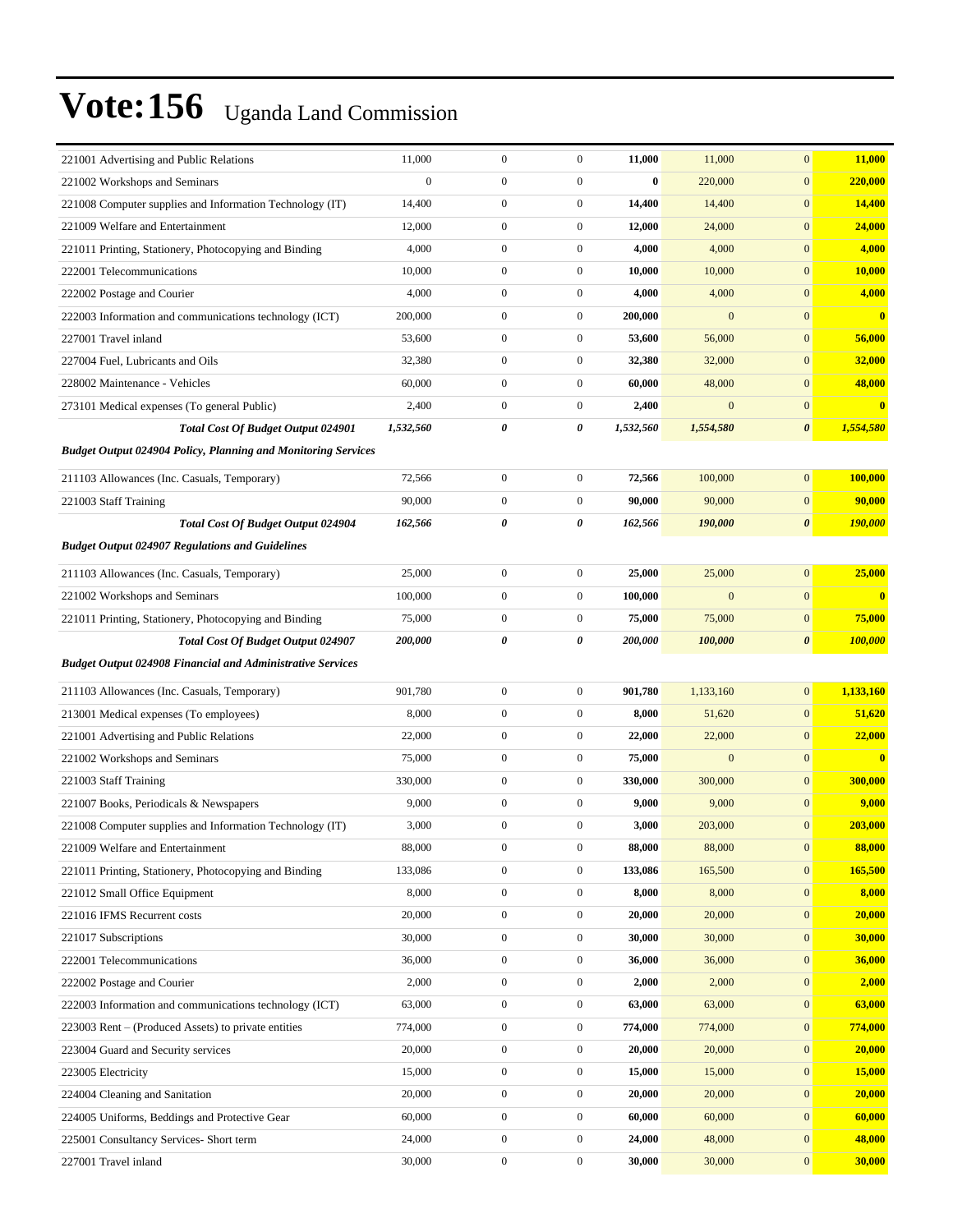| 227004 Fuel, Lubricants and Oils                                                                    | 80,000                        | $\boldsymbol{0}$ | $\boldsymbol{0}$ | 80,000       | 80,000                | $\mathbf{0}$           | 80,000                  |
|-----------------------------------------------------------------------------------------------------|-------------------------------|------------------|------------------|--------------|-----------------------|------------------------|-------------------------|
| 228002 Maintenance - Vehicles                                                                       | 40,000                        | $\boldsymbol{0}$ | $\boldsymbol{0}$ | 40,000       | 40,000                | $\boldsymbol{0}$       | 40,000                  |
| 228004 Maintenance – Other                                                                          | 20,000                        | $\mathbf{0}$     | $\boldsymbol{0}$ | 20,000       | 20,000                | $\overline{0}$         | 20,000                  |
| <b>Total Cost Of Budget Output 024908</b>                                                           | 2,811,866                     | 0                | 0                | 2,811,866    | 3,238,280             | $\boldsymbol{\theta}$  | 3,238,280               |
| <b>Budget Output 024909 Government Land Inventory</b>                                               |                               |                  |                  |              |                       |                        |                         |
| 211103 Allowances (Inc. Casuals, Temporary)                                                         | 100,000                       | $\boldsymbol{0}$ | $\boldsymbol{0}$ | 100,000      | 300,000               | $\mathbf{0}$           | 300,000                 |
| 221002 Workshops and Seminars                                                                       | 1,300,000                     | $\boldsymbol{0}$ | $\boldsymbol{0}$ | 1,300,000    | 1,300,000             | $\mathbf{0}$           | 1,300,000               |
| 221009 Welfare and Entertainment                                                                    | 50,000                        | $\boldsymbol{0}$ | $\boldsymbol{0}$ | 50,000       | 50,000                | $\mathbf{0}$           | 50,000                  |
| 221011 Printing, Stationery, Photocopying and Binding                                               | 50,000                        | $\mathbf{0}$     | $\boldsymbol{0}$ | 50,000       | 50,000                | $\mathbf{0}$           | 50,000                  |
| 223001 Property Expenses                                                                            | $\boldsymbol{0}$              | $\boldsymbol{0}$ | $\boldsymbol{0}$ | $\bf{0}$     | 1,500,000             | $\mathbf{0}$           | 1,500,000               |
| 227001 Travel inland                                                                                | 359,848                       | $\boldsymbol{0}$ | $\boldsymbol{0}$ | 359,848      | 400,000               | $\mathbf{0}$           | 400,000                 |
| 227004 Fuel, Lubricants and Oils                                                                    | 100,000                       | $\boldsymbol{0}$ | $\boldsymbol{0}$ | 100,000      | 100,000               | $\mathbf{0}$           | 100,000                 |
| 282102 Fines and Penalties/ Court wards                                                             | $\mathbf{0}$                  | $\overline{0}$   | $\boldsymbol{0}$ | $\bf{0}$     | 300,000               | $\mathbf{0}$           | 300,000                 |
| Total Cost Of Budget Output 024909                                                                  | 1,959,848                     | 0                | 0                | 1,959,848    | 4,000,000             | $\boldsymbol{\theta}$  | 4,000,000               |
| Budget Output 024910 Sensitization, Adjudication, System demarcation and Registration of Households |                               |                  |                  |              |                       |                        |                         |
| 211103 Allowances (Inc. Casuals, Temporary)                                                         | 200,000                       | $\overline{0}$   | $\boldsymbol{0}$ | 200,000      | 200,000               | $\overline{0}$         | 200,000                 |
| 221002 Workshops and Seminars                                                                       | 50,000                        | $\boldsymbol{0}$ | $\boldsymbol{0}$ | 50,000       | 50,000                | $\mathbf{0}$           | 50,000                  |
| 221009 Welfare and Entertainment                                                                    | 40,000                        | $\boldsymbol{0}$ | $\boldsymbol{0}$ | 40,000       | 40,000                | $\boldsymbol{0}$       | 40,000                  |
| 221011 Printing, Stationery, Photocopying and Binding                                               | 50,000                        | $\boldsymbol{0}$ | $\boldsymbol{0}$ | 50,000       | 50,000                | $\mathbf{0}$           | 50,000                  |
| 223001 Property Expenses                                                                            | 1,070,000                     | $\boldsymbol{0}$ | $\boldsymbol{0}$ | 1,070,000    | 2,120,000             | $\mathbf{0}$           | 2,120,000               |
| 224005 Uniforms, Beddings and Protective Gear                                                       | $\mathbf{0}$                  | $\boldsymbol{0}$ | $\boldsymbol{0}$ | $\bf{0}$     | 50,000                | $\mathbf{0}$           | 50,000                  |
| 227001 Travel inland                                                                                | 40,000                        | $\boldsymbol{0}$ | $\boldsymbol{0}$ | 40,000       | 40,000                | $\mathbf{0}$           | 40,000                  |
| 227004 Fuel, Lubricants and Oils                                                                    | 250,000                       | $\boldsymbol{0}$ | $\boldsymbol{0}$ | 250,000      | 250,000               | $\boldsymbol{0}$       | 250,000                 |
| 228002 Maintenance - Vehicles                                                                       | 200,000                       | $\boldsymbol{0}$ | $\boldsymbol{0}$ | 200,000      | 200,000               | $\boldsymbol{0}$       | 200,000                 |
| Total Cost Of Budget Output 024910                                                                  | 1,900,000                     | 0                | 0                | 1,900,000    | 3,000,000             | $\boldsymbol{\theta}$  | 3,000,000               |
| <b>Budget Output 024911 Government Acquisition of registrable interests in Land</b>                 |                               |                  |                  |              |                       |                        |                         |
| 223001 Property Expenses                                                                            | 9,100,000                     | $\boldsymbol{0}$ | $\boldsymbol{0}$ | 9,100,000    | $\boldsymbol{0}$      | $\boldsymbol{0}$       | $\overline{\mathbf{0}}$ |
| <b>Total Cost Of Budget Output 024911</b>                                                           | 9,100,000                     | 0                | 0                | 9,100,000    | $\boldsymbol{\theta}$ | $\pmb{\theta}$         | $\boldsymbol{\theta}$   |
| <b>Budget Output 024912 HIV/AIDS Mainstreaming</b>                                                  |                               |                  |                  |              |                       |                        |                         |
| 221002 Workshops and Seminars                                                                       | $\boldsymbol{0}$              | $\boldsymbol{0}$ | $\boldsymbol{0}$ | $\bf{0}$     | 100,000               | $\mathbf{0}$           | 100,000                 |
| <b>Total Cost Of Budget Output 024912</b>                                                           | 0                             | 0                | $\pmb{\theta}$   | 0            | 100,000               | $\pmb{\theta}$         | 100,000                 |
| <b>Total Cost for Outputs Provided</b>                                                              | 17,666,840                    | $\mathbf{0}$     | $\boldsymbol{0}$ | 17,666,840   | 12,182,860            | $\boldsymbol{0}$       | 12,182,860              |
| <b>Capital Purchases</b>                                                                            | <b>GoU Dev't External Fin</b> |                  | <b>AIA</b>       | <b>Total</b> |                       | GoU Dev't External Fin | <b>Total</b>            |
| <b>Budget Output 024971 Acquisition of Land by Government</b>                                       |                               |                  |                  |              |                       |                        |                         |
| 281504 Monitoring, Supervision & Appraisal of Capital work                                          | 200,713                       | $\boldsymbol{0}$ | $\boldsymbol{0}$ | 200,713      | 300,000               | $\boldsymbol{0}$       | 300,000                 |
| 311101 Land                                                                                         | 19,647,845                    | $\boldsymbol{0}$ | $\boldsymbol{0}$ | 19,647,845   | 24,656,896            | $\boldsymbol{0}$       | 24,656,896              |
| Total Cost Of Budget Output 024971                                                                  | 19,848,558                    | 0                | 0                | 19,848,558   | 24,956,896            | $\boldsymbol{\theta}$  | 24,956,896              |
| <b>Budget Output 024975 Purchase of Motor Vehicles and other Transport Equipment</b>                |                               |                  |                  |              |                       |                        |                         |
|                                                                                                     |                               |                  |                  |              |                       |                        |                         |
| 312201 Transport Equipment                                                                          | 700,000                       | $\boldsymbol{0}$ | $\boldsymbol{0}$ | 700,000      | 920,000               | $\boldsymbol{0}$       | 920,000                 |
| Total Cost Of Budget Output 024975                                                                  | 700,000                       | 0                | 0                | 700,000      | 920,000               | $\boldsymbol{\theta}$  | 920,000                 |
| <b>Budget Output 024976 Purchase of ICT Equipment, including Software</b>                           |                               |                  |                  |              |                       |                        |                         |
| 312202 Machinery and Equipment                                                                      | 100,000                       | $\boldsymbol{0}$ | $\boldsymbol{0}$ | 100,000      | 500,000               | $\mathbf{0}$           | 500,000                 |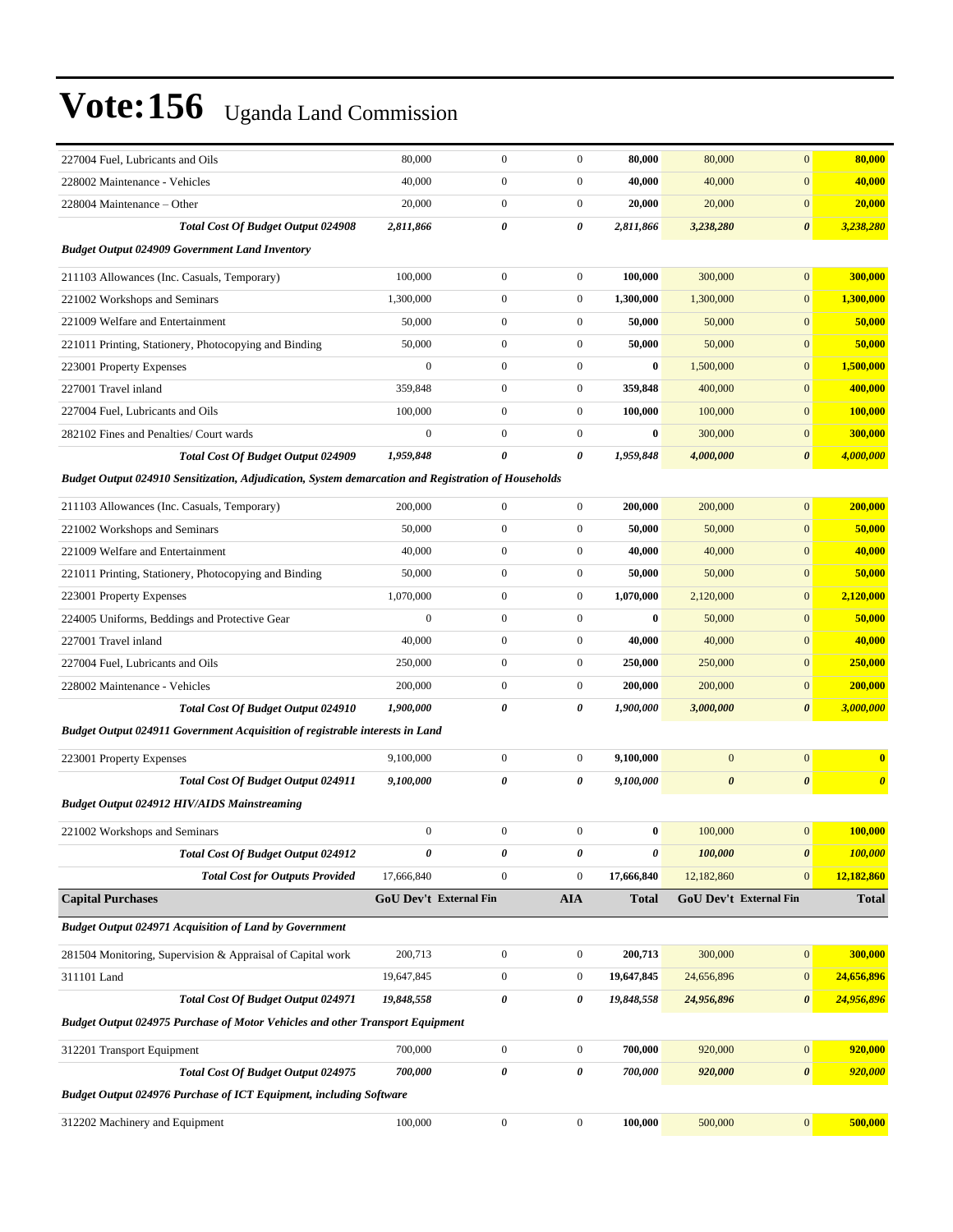| 312213 ICT Equipment                                                          | 200,000                                               | $\boldsymbol{0}$    | $\overline{0}$   | 200,000      | 100,000          | $\mathbf{0}$          | 100,000       |  |
|-------------------------------------------------------------------------------|-------------------------------------------------------|---------------------|------------------|--------------|------------------|-----------------------|---------------|--|
| Total Cost Of Budget Output 024976                                            | 300,000                                               | 0                   | 0                | 300,000      | 600,000          | $\boldsymbol{\theta}$ | 600,000       |  |
| <b>Budget Output 024977 Purchase of Specialised Machinery &amp; Equipment</b> |                                                       |                     |                  |              |                  |                       |               |  |
| 312202 Machinery and Equipment                                                | 600,000                                               | $\boldsymbol{0}$    | $\boldsymbol{0}$ | 600,000      | $\mathbf{0}$     | $\mathbf{0}$          | $\bf{0}$      |  |
| 312203 Furniture & Fixtures                                                   | 200,000                                               | $\mathbf{0}$        | $\boldsymbol{0}$ | 200,000      | 150,000          | $\mathbf{0}$          | 150,000       |  |
| <b>Total Cost Of Budget Output 024977</b>                                     | 800,000                                               | 0                   | 0                | 800,000      | 150,000          | $\boldsymbol{\theta}$ | 150,000       |  |
| <b>Total Cost for Capital Purchases</b>                                       | 21,648,558                                            | $\boldsymbol{0}$    | $\boldsymbol{0}$ | 21,648,558   | 26,626,896       | $\mathbf{0}$          | 26,626,896    |  |
| <b>Total Cost for Project: 1633</b>                                           | 39,315,398                                            | $\boldsymbol{0}$    | $\boldsymbol{0}$ | 39,315,398   | 38,809,756       | $\mathbf{0}$          | 38,809,756    |  |
| <b>Total Excluding Arrears</b>                                                | 39,315,398                                            | $\boldsymbol{0}$    | $\boldsymbol{0}$ | 39,315,398   | 38,809,756       | $\mathbf{0}$          | 38,809,756    |  |
|                                                                               | GoU                                                   | <b>External Fin</b> | <b>AIA</b>       | <b>Total</b> | GoU              | <b>External Fin</b>   | <b>Total</b>  |  |
| <b>Total Cost for Sub-SubProgramme 49</b>                                     | 39,401,434                                            | $\bf{0}$            | $\bf{0}$         | 39,401,434   | 38,959,756       | $\bf{0}$              | 38,959,756    |  |
| <b>Total Excluding Arrears</b>                                                | 39,401,434                                            | $\mathbf{0}$        | $\boldsymbol{0}$ | 39,401,434   | 38,959,756       | $\mathbf{0}$          | 38,959,756    |  |
| Sub-SubProgrammme 51 Government Land Administration                           |                                                       |                     |                  |              |                  |                       |               |  |
| <b>Recurrent Budget Estimates</b>                                             |                                                       |                     |                  |              |                  |                       |               |  |
| <b>Department 01 Headquarters</b>                                             |                                                       |                     |                  |              |                  |                       |               |  |
| Thousand Uganda Shillings                                                     | 2020/21 Approved Budget<br>2021/22 Approved Estimates |                     |                  |              |                  |                       |               |  |
| <b>Outputs Provided</b>                                                       | Wage                                                  | Non Wage            | AIA              | <b>Total</b> | Wage             | Non Wage              | <b>Total</b>  |  |
| <b>Budget Output 025102 Financial and administrative services</b>             |                                                       |                     |                  |              |                  |                       |               |  |
| 211101 General Staff Salaries                                                 | 563,638                                               | $\boldsymbol{0}$    | $\boldsymbol{0}$ | 563,638      | 847,670          | $\mathbf{0}$          | 847,670       |  |
| 211102 Contract Staff Salaries                                                | 50,000                                                | $\boldsymbol{0}$    | $\boldsymbol{0}$ | 50,000       | 50,000           | $\mathbf{0}$          | 50,000        |  |
| 212101 Social Security Contributions                                          | $\boldsymbol{0}$                                      | 5,000               | $\mathbf{0}$     | 5,000        | $\boldsymbol{0}$ | 5,000                 | 5,000         |  |
| 212102 Pension for General Civil Service                                      | $\boldsymbol{0}$                                      | 125,094             | $\mathbf{0}$     | 125,094      | $\mathbf{0}$     | 127,808               | 127,808       |  |
| 213001 Medical expenses (To employees)                                        | $\boldsymbol{0}$                                      | 10,800              | $\mathbf{0}$     | 10,800       | $\mathbf{0}$     | 10,400                | 10,400        |  |
| 213002 Incapacity, death benefits and funeral expenses                        | $\boldsymbol{0}$                                      | 4,000               | $\boldsymbol{0}$ | 4,000        | $\mathbf{0}$     | 4,000                 | 4,000         |  |
| 213004 Gratuity Expenses                                                      | $\boldsymbol{0}$                                      | 60,146              | $\boldsymbol{0}$ | 60,146       | $\mathbf{0}$     | 263,520               | 263,520       |  |
| 221001 Advertising and Public Relations                                       | $\boldsymbol{0}$                                      | 10,000              | $\overline{0}$   | 10,000       | $\mathbf{0}$     | 11,000                | 11,000        |  |
| 221008 Computer supplies and Information Technology (IT)                      | $\boldsymbol{0}$                                      | 15,000              | $\mathbf{0}$     | 15,000       | $\mathbf{0}$     | 12,000                | <b>12,000</b> |  |
| 221009 Welfare and Entertainment                                              | $\boldsymbol{0}$                                      | 14,960              | $\mathbf{0}$     | 14,960       | $\mathbf{0}$     | 14,000                | 14,000        |  |
| 223004 Guard and Security services                                            | $\boldsymbol{0}$                                      | $\boldsymbol{0}$    | $\mathbf{0}$     | $\bf{0}$     | $\mathbf{0}$     | 30,522                | 30,522        |  |
| 223005 Electricity                                                            | $\boldsymbol{0}$                                      | 15,000              | $\boldsymbol{0}$ | 15,000       | $\boldsymbol{0}$ | 12,000                | 12,000        |  |
| 224004 Cleaning and Sanitation                                                | $\boldsymbol{0}$                                      | 15,000              | $\boldsymbol{0}$ | 15,000       | $\boldsymbol{0}$ | 14,400                | 14,400        |  |
| 282102 Fines and Penalties/ Court wards                                       | $\boldsymbol{0}$                                      | 30,000              | $\mathbf{0}$     | 30,000       | $\boldsymbol{0}$ | 60,000                | 60,000        |  |
| <b>Total Cost of Budget Output 02</b>                                         | 613,638                                               | 305,000             | 0                | 918,638      | 897,670          | 564,650               | 1,462,320     |  |
| <b>Budget Output 025119 Human Resource Management Services</b>                |                                                       |                     |                  |              |                  |                       |               |  |
| 221020 IPPS Recurrent Costs                                                   | $\boldsymbol{0}$                                      | 25,000              | $\mathbf{0}$     | 25,000       | $\boldsymbol{0}$ | 25,000                | 25,000        |  |
| <b>Total Cost of Budget Output 19</b>                                         | $\pmb{\theta}$                                        | 25,000              | 0                | 25,000       | $\pmb{\theta}$   | 25,000                | 25,000        |  |
| <b>Budget Output 025120 Records Management Services</b>                       |                                                       |                     |                  |              |                  |                       |               |  |
| 211103 Allowances (Inc. Casuals, Temporary)                                   | $\boldsymbol{0}$                                      | 5,000               | $\boldsymbol{0}$ | 5,000        | $\boldsymbol{0}$ | 10,000                | 10,000        |  |
| <b>Total Cost of Budget Output 20</b>                                         | $\pmb{\theta}$                                        | 5,000               | 0                | 5,000        | $\pmb{\theta}$   | 10,000                | 10,000        |  |
| <b>Total Cost Of Outputs Provided</b>                                         | 613,638                                               | 335,000             | $\bf{0}$         | 948,638      | 897,670          | 599,650               | 1,497,320     |  |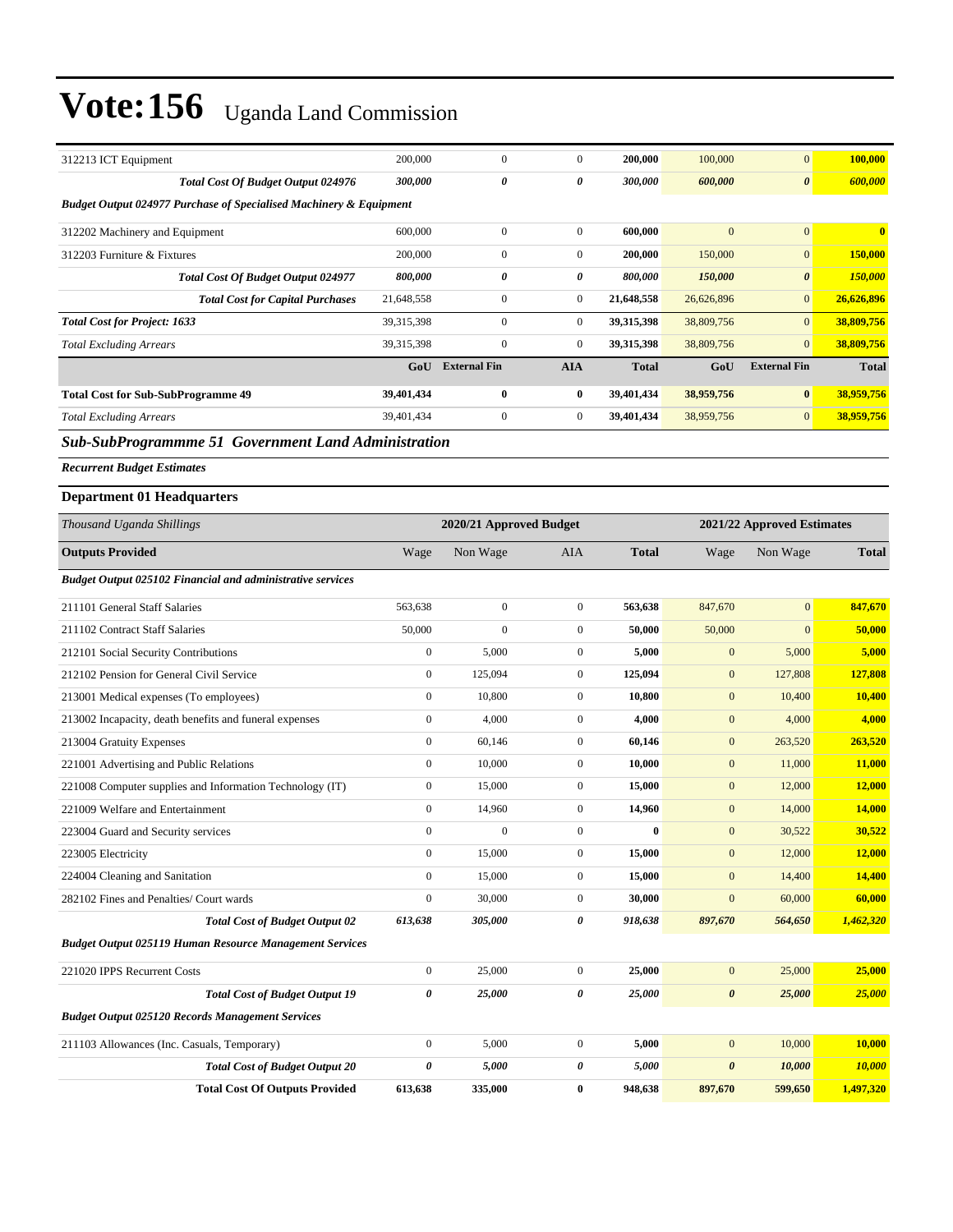| <b>Arrears</b>                                                    | Wage                  | Non Wage                | AIA              | <b>Total</b> | Wage                  | Non Wage                   | <b>Total</b>          |
|-------------------------------------------------------------------|-----------------------|-------------------------|------------------|--------------|-----------------------|----------------------------|-----------------------|
| <b>Budget Output 025199 Arrears</b>                               |                       |                         |                  |              |                       |                            |                       |
| 321605 Domestic arrears (Budgeting)                               | $\boldsymbol{0}$      | 1,631,521               | $\mathbf{0}$     | 1,631,521    | $\mathbf{0}$          | 1,200,000                  | 1,200,000             |
| <b>Total Cost of Budget Output 99</b>                             | 0                     | 1,631,521               | 0                | 1,631,521    | $\boldsymbol{\theta}$ | 1,200,000                  | 1,200,000             |
| <b>Total Cost Of Arrears</b>                                      | $\bf{0}$              | 1,631,521               | $\bf{0}$         | 1,631,521    | $\bf{0}$              | 1,200,000                  | 1,200,000             |
| <b>Total Cost for Department 01</b>                               | 613,638               | 1,966,521               | $\bf{0}$         | 2,580,159    | 897,670               | 1,799,650                  | 2,697,320             |
| <b>Total Excluding Arrears</b>                                    | 613,638               | 335,000                 | $\mathbf{0}$     | 948,638      | 897,670               | 599,650                    | 1,497,320             |
| <b>Department 02 Government Land Management</b>                   |                       |                         |                  |              |                       |                            |                       |
| Thousand Uganda Shillings                                         |                       | 2020/21 Approved Budget |                  |              |                       | 2021/22 Approved Estimates |                       |
| <b>Outputs Provided</b>                                           | Wage                  | Non Wage                | AIA              | <b>Total</b> | Wage                  | Non Wage                   | <b>Total</b>          |
| <b>Budget Output 025102 Financial and administrative services</b> |                       |                         |                  |              |                       |                            |                       |
| 211103 Allowances (Inc. Casuals, Temporary)                       | $\boldsymbol{0}$      | 20,000                  | $\boldsymbol{0}$ | 20,000       | $\mathbf{0}$          | 20,000                     | 20,000                |
| 221002 Workshops and Seminars                                     | $\boldsymbol{0}$      | 5,000                   | $\boldsymbol{0}$ | 5,000        | $\mathbf{0}$          | 10,000                     | 10,000                |
| 221009 Welfare and Entertainment                                  | $\mathbf{0}$          | 5,000                   | $\overline{0}$   | 5,000        | $\mathbf{0}$          | 10,000                     | 10,000                |
| 227001 Travel inland                                              | $\mathbf{0}$          | $\overline{0}$          | $\mathbf{0}$     | $\bf{0}$     | $\mathbf{0}$          | 30,000                     | 30,000                |
| 228002 Maintenance - Vehicles                                     | $\boldsymbol{0}$      | $\mathbf{0}$            | $\mathbf{0}$     | $\bf{0}$     | $\mathbf{0}$          | 30,000                     | 30,000                |
| <b>Total Cost of Budget Output 02</b>                             | $\boldsymbol{\theta}$ | 30,000                  | 0                | 30,000       | $\boldsymbol{\theta}$ | 100,000                    | 100,000               |
| <b>Budget Output 025103 Government leases</b>                     |                       |                         |                  |              |                       |                            |                       |
| 211103 Allowances (Inc. Casuals, Temporary)                       | $\boldsymbol{0}$      | 20,000                  | $\mathbf{0}$     | 20,000       | $\mathbf{0}$          | 40,000                     | 40,000                |
| 221009 Welfare and Entertainment                                  | $\boldsymbol{0}$      | $\overline{0}$          | $\boldsymbol{0}$ | $\bf{0}$     | $\mathbf{0}$          | 12,000                     | 12,000                |
| 221011 Printing, Stationery, Photocopying and Binding             | $\mathbf{0}$          | 6,000                   | $\mathbf{0}$     | 6,000        | $\mathbf{0}$          | 6,000                      | 6,000                 |
| 222001 Telecommunications                                         | $\mathbf{0}$          | 4,000                   | $\mathbf{0}$     | 4,000        | $\mathbf{0}$          | 4,000                      | 4,000                 |
| 227001 Travel inland                                              | $\mathbf{0}$          | 10,000                  | $\overline{0}$   | 10,000       | $\mathbf{0}$          | 47,085                     | 47,085                |
| 227004 Fuel, Lubricants and Oils                                  | $\boldsymbol{0}$      | $\mathbf{0}$            | $\mathbf{0}$     | $\bf{0}$     | $\mathbf{0}$          | 40,000                     | 40,000                |
| <b>Total Cost of Budget Output 03</b>                             | 0                     | 40,000                  | 0                | 40,000       | $\boldsymbol{\theta}$ | 149,085                    | 149,085               |
| <b>Budget Output 025104 Government Land Inventory</b>             |                       |                         |                  |              |                       |                            |                       |
| 221009 Welfare and Entertainment                                  | $\boldsymbol{0}$      | 4,000                   | $\mathbf{0}$     | 4,000        | $\mathbf{0}$          | $\mathbf{0}$               | $\bf{0}$              |
| 227001 Travel inland                                              | $\boldsymbol{0}$      | 40,000                  | $\mathbf{0}$     | 40,000       | $\mathbf{0}$          | $\mathbf{0}$               | $\bf{0}$              |
| 228002 Maintenance - Vehicles                                     | $\boldsymbol{0}$      | 36,000                  | $\boldsymbol{0}$ | 36,000       | $\mathbf{0}$          | $\mathbf{0}$               | $\bf{0}$              |
| <b>Total Cost of Budget Output 04</b>                             | 0                     | 80,000                  | 0                | 80,000       | $\boldsymbol{\theta}$ | $\boldsymbol{\theta}$      | $\boldsymbol{\theta}$ |
| <b>Total Cost Of Outputs Provided</b>                             | $\bf{0}$              | 150,000                 | $\bf{0}$         | 150,000      | $\pmb{0}$             | 249,085                    | 249,085               |
| <b>Arrears</b>                                                    | Wage                  | Non Wage                | AIA              | <b>Total</b> | Wage                  | Non Wage                   | <b>Total</b>          |
| <b>Budget Output 025199 Arrears</b>                               |                       |                         |                  |              |                       |                            |                       |
| 321605 Domestic arrears (Budgeting)                               | $\boldsymbol{0}$      | 11,469,037              | $\boldsymbol{0}$ | 11,469,037   | $\mathbf{0}$          | 30,492,389                 | 30,492,389            |
| <b>Total Cost of Budget Output 99</b>                             | 0                     | 11,469,037              | 0                | 11,469,037   | $\boldsymbol{\theta}$ | 30,492,389                 | 30,492,389            |
| <b>Total Cost Of Arrears</b>                                      | $\bf{0}$              | 11,469,037              | $\bf{0}$         | 11,469,037   | $\bf{0}$              | 30,492,389                 | 30,492,389            |
| <b>Total Cost for Department 02</b>                               | $\bf{0}$              | 11,619,037              | $\bf{0}$         | 11,619,037   | $\bf{0}$              | 30,741,474                 | 30,741,474            |
| <b>Total Excluding Arrears</b>                                    | $\boldsymbol{0}$      | 150,000                 | $\boldsymbol{0}$ | 150,000      | $\boldsymbol{0}$      | 249,085                    | 249,085               |
|                                                                   |                       |                         |                  |              |                       |                            |                       |

|                                           | GoU        | <b>External Fin</b> | AIA | <b>Total</b> | GoU        | External Fin | <b>Total</b> |
|-------------------------------------------|------------|---------------------|-----|--------------|------------|--------------|--------------|
| <b>Total Cost for Sub-SubProgramme 51</b> | 14.199.196 |                     |     | 14.199.196   | 33,438,793 |              | 33,438,793   |
| <b>Total Excluding Arrears</b>            | 14.199.196 |                     |     | 14.199.196   | 1.746,404  |              | 1,746,404    |